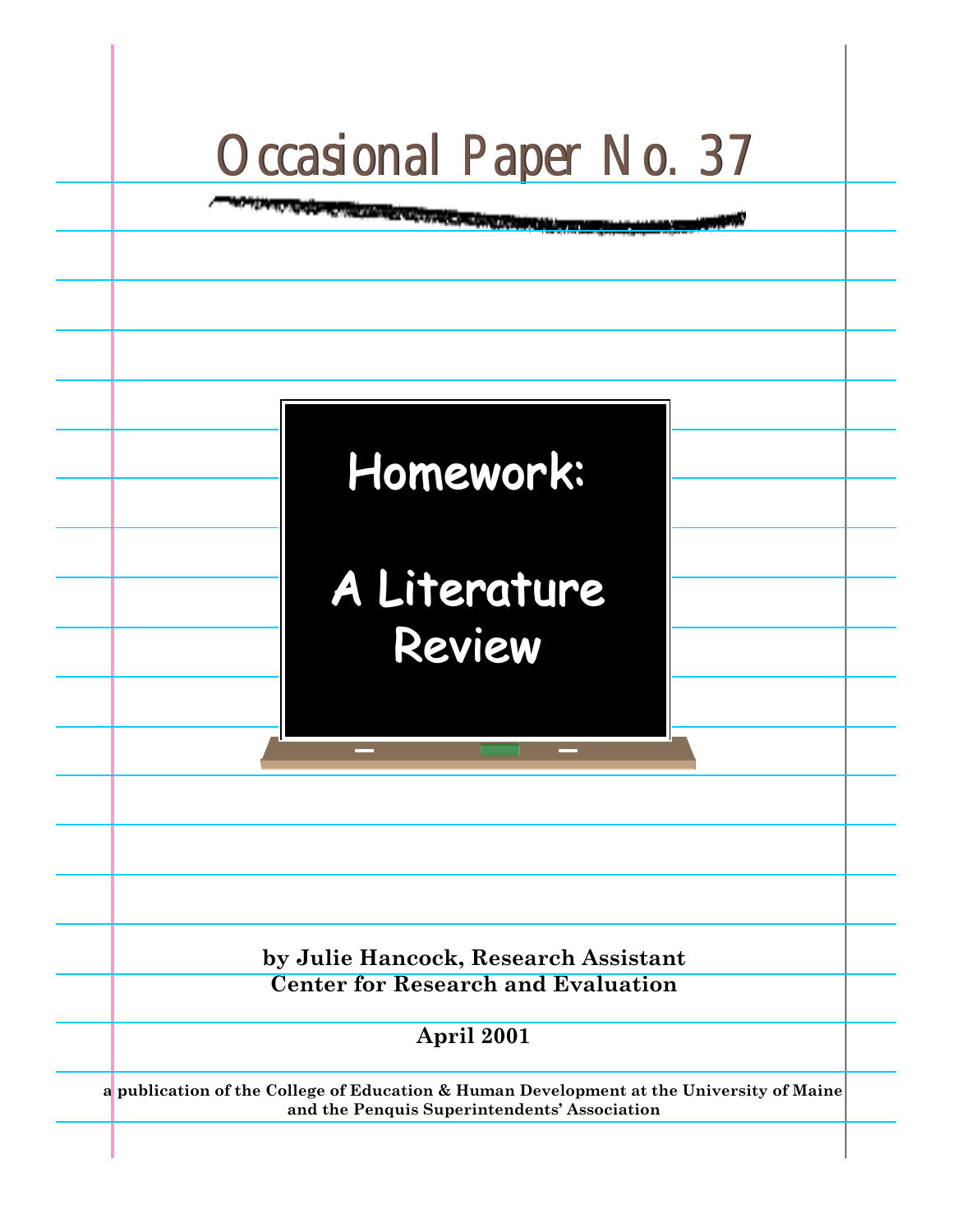# PENQUIS SUPERINTENDENTS' ASSOCIATION RESEARCH COOPERATIVE

The Penquis Superintendents' Association Research Cooperative is a collaborative endeavor between the Association and the University of Maine's College of Education & Human Development. Through the Center for Research and Evaluation, the Cooperative prepares papers of timely educational issues that impact education in individual districts, the Penquis region and/or the state. The goal of the cooperative is to link researchers and practitioners to meet the needs of Maine students.

| PENQUIS SUPERINTENDENTS' ASSOCIATION RESEARCH COOPERATIVE<br>2000-2001 |                                 |
|------------------------------------------------------------------------|---------------------------------|
| John Backus                                                            | Richard Norton                  |
| MSAD #30, Union #110                                                   | Dedham School Department        |
| Robert G. Bouchard, Jr.                                                | Keith Ober                      |
| <b>Union #113</b>                                                      | Union #90                       |
| William Braun                                                          | <b>Charles Pease</b>            |
| MSAD #48                                                               | <b>MSAD#25</b>                  |
| <b>Brent Colbry</b>                                                    | Thomas Perry                    |
| Millinocket School Department                                          | Union #87                       |
| Michael Cyr                                                            | Raymond Poulin                  |
| MSAD#4                                                                 | $MSAD$ #46                      |
| Patricia Duran                                                         | Gilbert Reynolds                |
| Hermon School Department                                               | Harmony School Department       |
| Robert Ervin                                                           | Donald Siviski                  |
| <b>Bangor School Department</b>                                        | <b>MSAD#68</b>                  |
| William Folsom                                                         | Douglas K. Smith                |
| Union #60                                                              | Glenburn School Department      |
| Raymond Hart                                                           | Allan Snell                     |
| MSAD #63, CSD #8, Dedham                                               | <b>Brewer School Department</b> |
| Teresa Krass                                                           | David Walker                    |
| <b>MSAD#31</b>                                                         | MSAD #41                        |
| Richard Lyons                                                          | Paul Whitney                    |
| <b>MSAD #22</b>                                                        | MSAD #23 & #38                  |
| Owen Maurais                                                           | Fred Woodman, Jr.               |
| Old Town School Department                                             | <b>MSAD#67</b>                  |
| Leonard Ney<br><b>MSAD#64</b>                                          |                                 |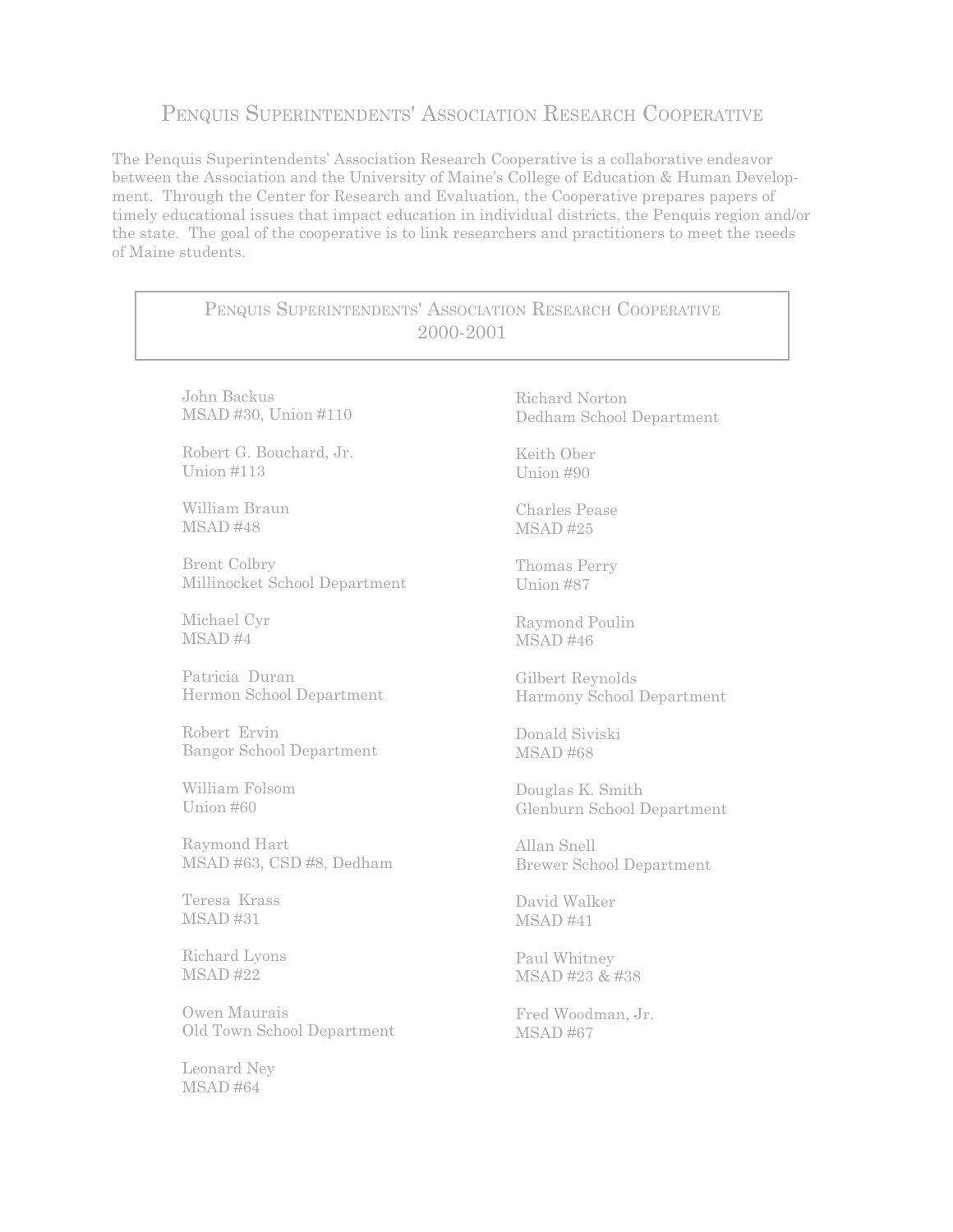Occasional Paper No. 37

# Homework: A Literature Review

# Julie Hancock, Research Assistant

Center for Research and Evaluation College of Education & Human Development University of Maine 5766 Shibles Hall Orono, ME 04469-5766

April 2001

A publication of the College of Education & Human Development at the University of Maine and the Penquis Superintendents' Association.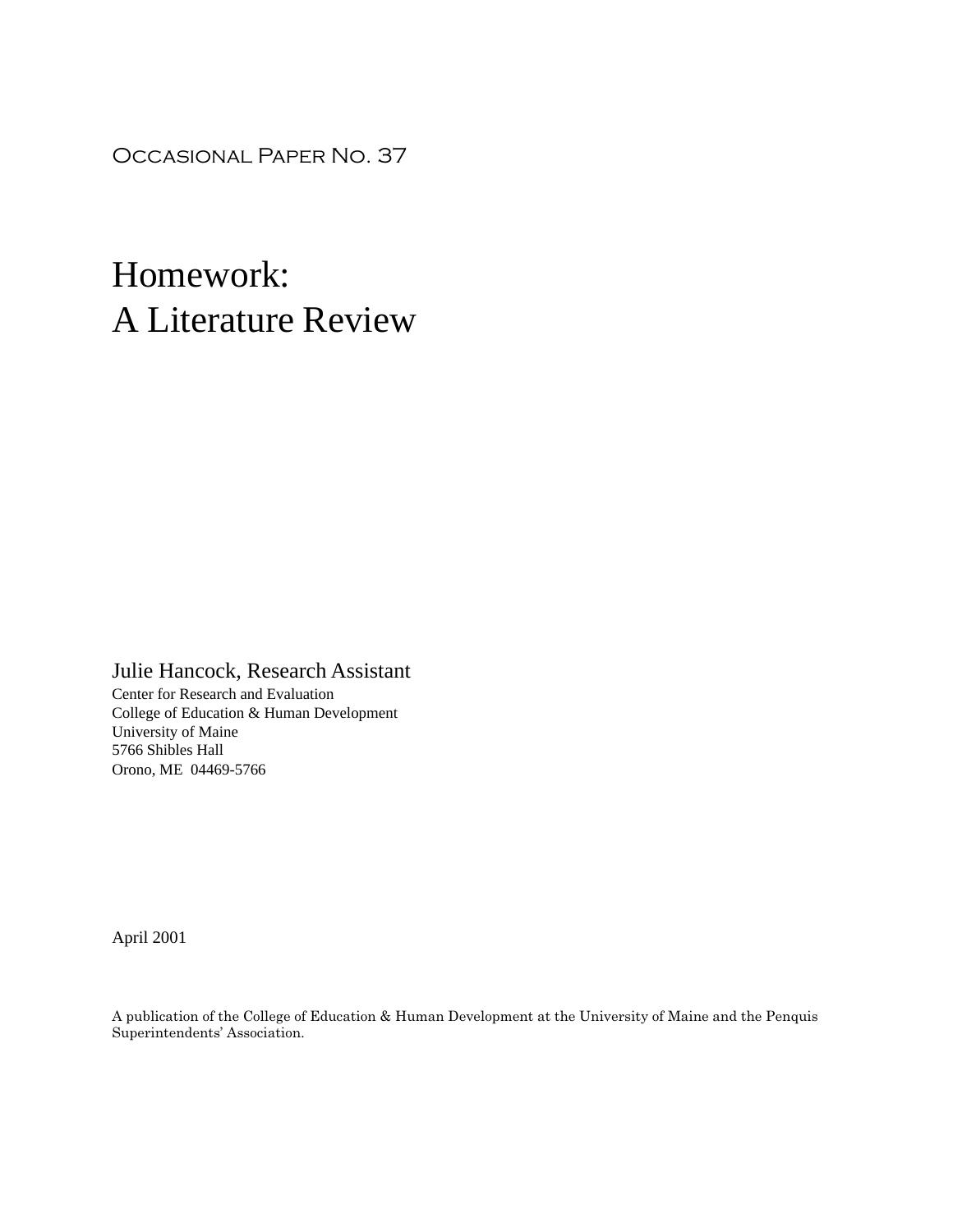**The Occasional Paper Series** is intended to provide educators and policymakers in Maine with information that can assist them as they address the complex problems confronting their communities, education systems, or students. Papers are distributed periodically as topics vital to educational improvement are addressed by faculty and graduate students at the University of Maine. The opinions and information obtained in the Occasional Paper Series are the authors' and do not necessarily represent those of the University of Maine or the College of Education & Human Development.

**The Center for Research and Evaluation** is a nonprofit research unit within the College of Education & Human Development at the University of Maine. Since 1985, the Center has linked the College of Education & Human Development to Maine's schools, communities, and public agencies to more effectively address the complex issues confronting educational systems in the state. To stimulate discussion and promote policy developments, the Center designs and conducts qualitative and quantitative research about school conditions and practices. It disseminates research findings through analytical reviews and bulletins, and publishes original research in *The Journal for Research in Rural Education* and in a series of occasional papers produced in conjunction with the Penquis Superintendents' Association. The Center also provides evaluation services, including fiscal, curricular, and administrative reviews.

The Center for Research and Evaluation is funded by the University of Maine and through project grants. It is administered and staffed by social science research and evaluation professionals in conjunction with College and University faculty.

Copyright © 2001 by the Center for Research and Evaluation. This paper may be photocopied for individual use.

Center for Research & Evaluation College of Education & Human Development University of Maine 5766 Shibles Hall Orono, ME 04469-5766 Phone 207-581-2493 • Fax 207-581-2423

*Equal Opportunity Statement*

*In complying with the letter and spirit of applicable laws and in pursuing its own goals of diversity, the University of Maine System shall not discriminate on the grounds of race, color, religion, sex, sexual orientation, national origin or citizenship status, age, disability, or veterans status in employment, education, and all other areas of the University. The University provides reasonable accommodations to qualified individuals with disabilities upon request. Questions and complaints about discrimination in any area of the University should be directed to Office of Equal Opportunity, University of Maine, Room 101, 5754 North Stevens Hall, Orono, ME 04469-5754; (207) 581-1226 (voice and TDD)*



*A Member of the University of Maine System*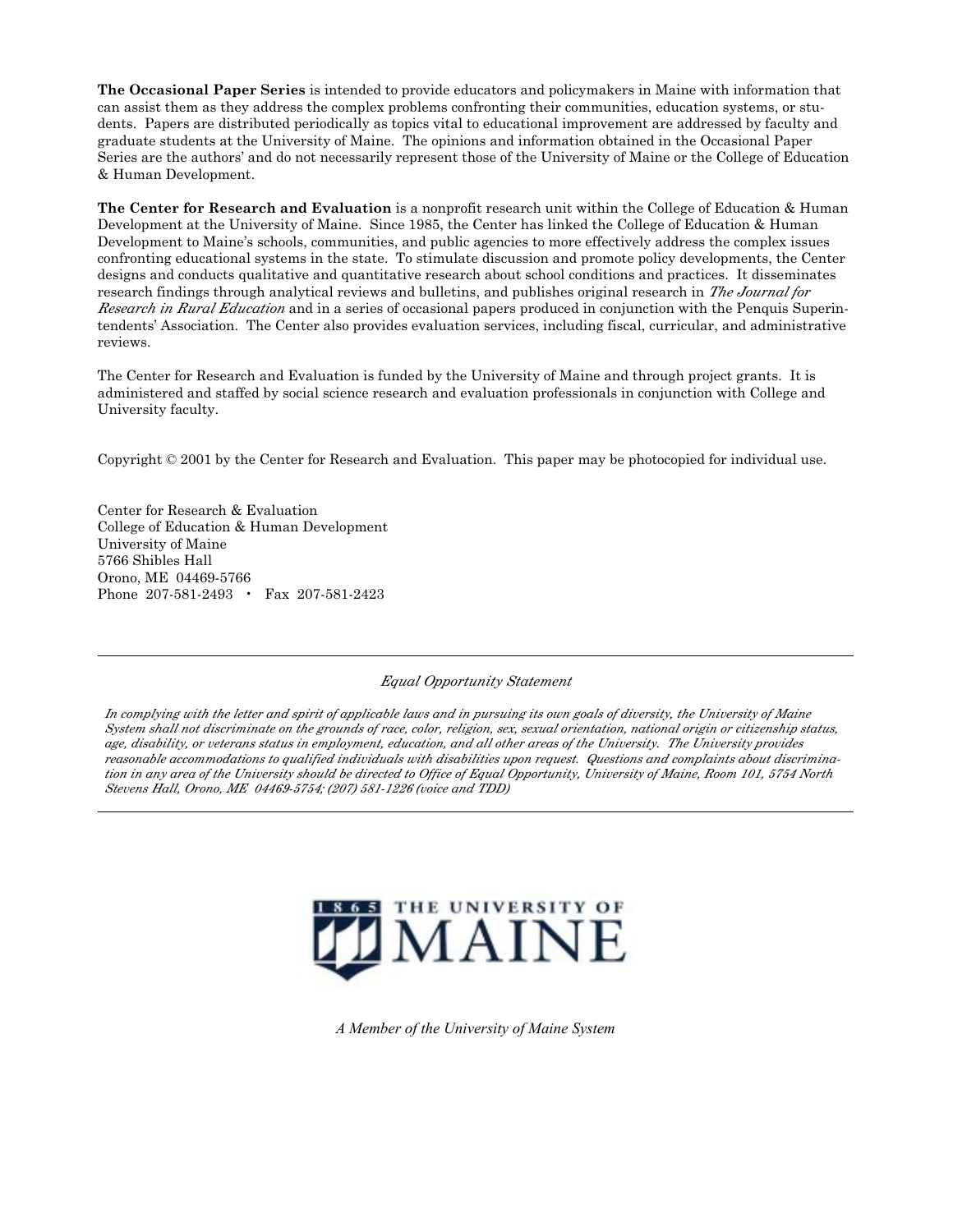## **Introduction**

The issue of homework has historically been of concern to educators, parents, and students alike. Most agree that the purpose of homework should be to further facilitate learning, promote the development of strong study and organizational skills, and encourage students to become selfdisciplined, independent learners. However, with the increase in nonacademic commitments and pressures placed on students, researchers of the last century have begun to explore not only the advantages of homework, but also the associated disadvantages. As educators, it is our responsibility to be aware of the literature that is available and to integrate the findings into our own curriculum and our own homework policies.

#### **Advantages and Disadvantages of Homework**

Psychologist Harris Cooper of the University of Missouri is, by far, the most prolific researcher of homework and its effects on students' academic achievement and social/moral development. Cooper defines homework as "tasks that are assigned to students by school teachers that are intended to be carried out during non-school hours" (Cooper, 1989, p. 7). Through his research, he has concretely identified the many positive and negative effects homework has on both students and their families (see Table 1). According to Cooper (1994), the positive effects of homework can be organized by four categories: immediate academic effects, long-term academic effects, nonacademic effects, and effects on parental appreciation and involvement.

The negative effects of homework described by Cooper are often the result of misuse of homework as a teaching and learning strategy (i.e., assigning too much homework, assigning "busy work," putting too much pressure on students, and not allowing for individual differences). When students are repeatedly presented with "busy work" (i.e., homework designed to make sure the child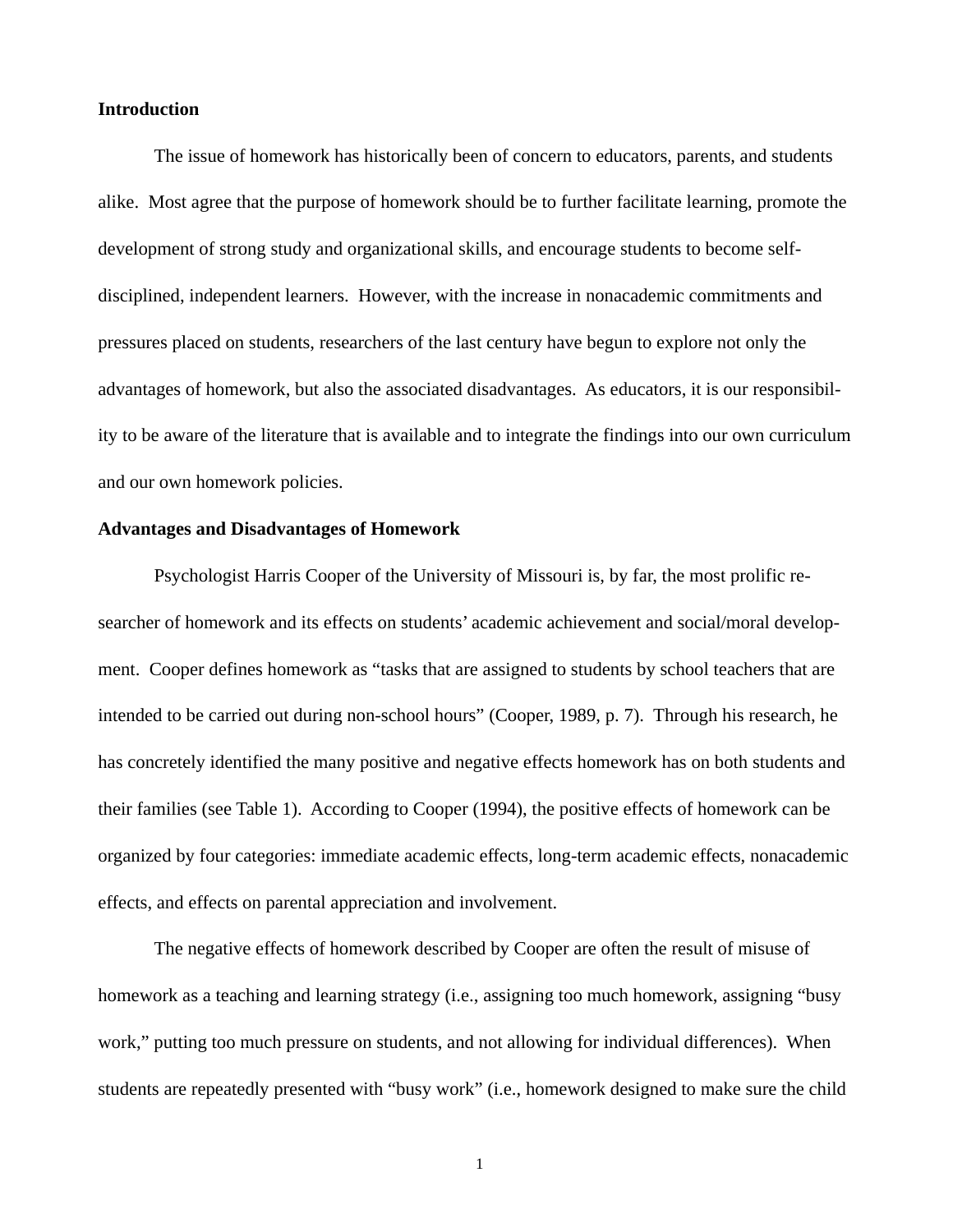is doing something, but that does not require the student to push her/his academic development or utilize creativity), they may reach a point of satiation indicated by signs of fatigue and loss of interest in the material. Cooper notes that, "an activity can only be rewarding for so long. If students are required to spend too much time on academic material, they are bound to grow bored with it" (Cooper, 2001, p. 35). Assigning an overload of homework may also cause the student to miss out on valuable leisure time and other community activities which may be important for personal, spiritual, moral, and social development. Cooper argues that these forms of development may be as essential for personal growth as is academic development. Another issue explored by Cooper is cheating. Cooper supports that students are more likely to cheat when placed under a great deal of pressure to complete over-burdening homework assignments (Cooper, 1994).

Table 1. Positive and Negative Effects of Homework (Cooper, 1994)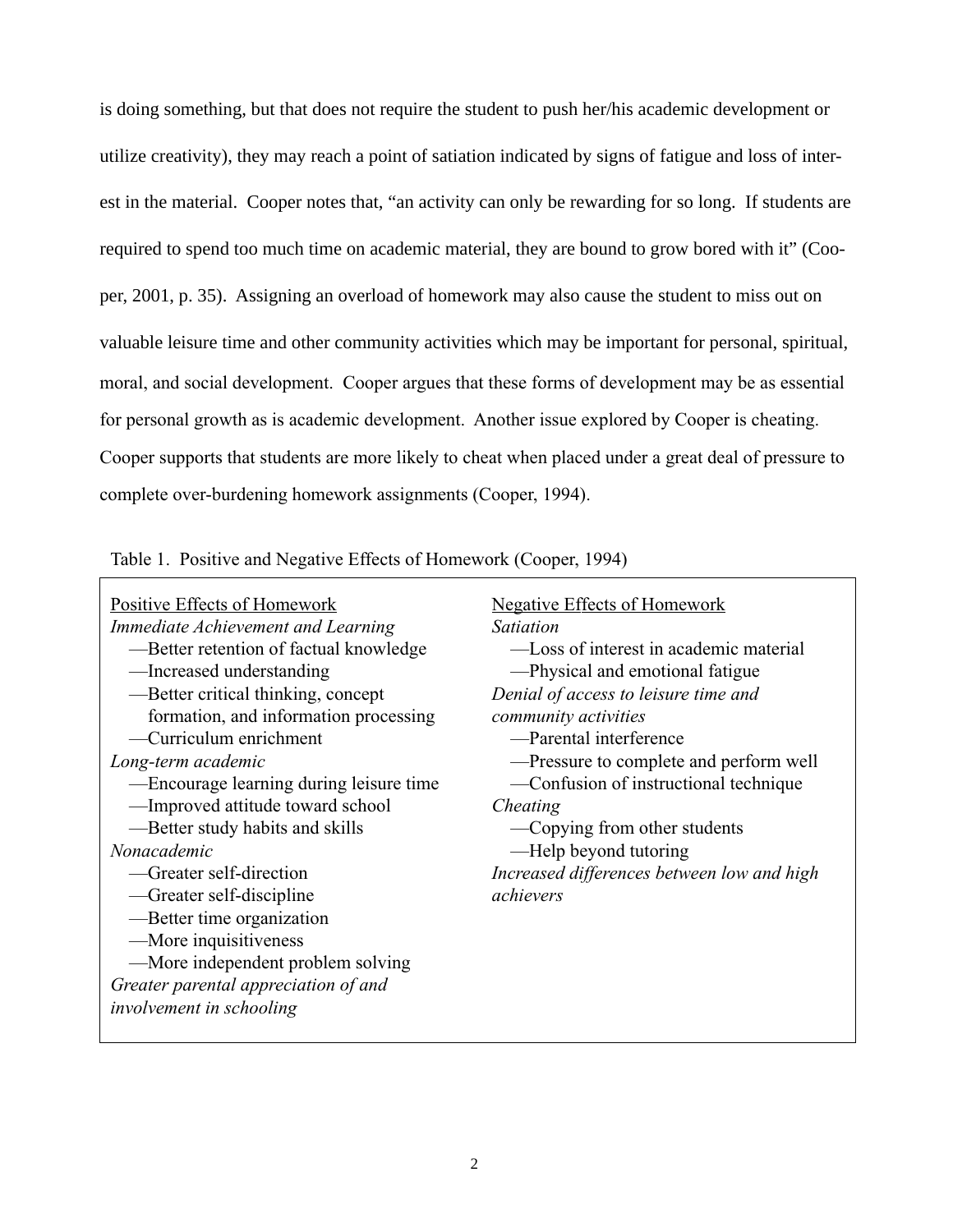Finally, Cooper (1994) and other researchers have begun to explore the concept of a "level playing field." This refers to the wide variety of home life situations in which children reside. Whereas one child may have a warm meal waiting for him/her and a well-lit, clean, and quiet area in which to complete homework assignments, another child hurries home to cook dinner and take care of his/her siblings and has little time to complete assignments. In some homes there is a lack of value placed on academics and the importance of homework is not reinforced. The home conditions of some children are not conducive for completing lengthy, thought-provoking homework assignments. The concept of a "level playing field" challenges the notion that just because students attend the same school, they are provided with the same access to and opportunities for education.

In their book, *The End of Homework*, Kralovec and Buell (2000), take the stance that while doing homework may instill a "sense of responsibility in students and help them to budget their time, " (p. 2) much larger negative implications exist for homework and its effect on students, families, and the community at large. The concern of the authors is that students are missing out on valuable family and personal time and are instead sent home with backpacks that wrench their backs and necks only to spend several hours agonizing over homework that they may not understand or have the resources at home to complete (Kralovec & Buell, 2000).

Kralovec and Buell (2000) emphasize that the several hours spent each night doing homework takes away from invaluable time that could be better spent with family and other social commitments. "[Schools] separate parents and children from vital interaction with each other and from true curiosity about each other's lives. Schools stifle family originality by appropriating the critical time needed for any sound idea of family to develop—then they blame the family for its failure to be a family" (p. 10). Family dinners are often missed due to the many hours of homework that needs to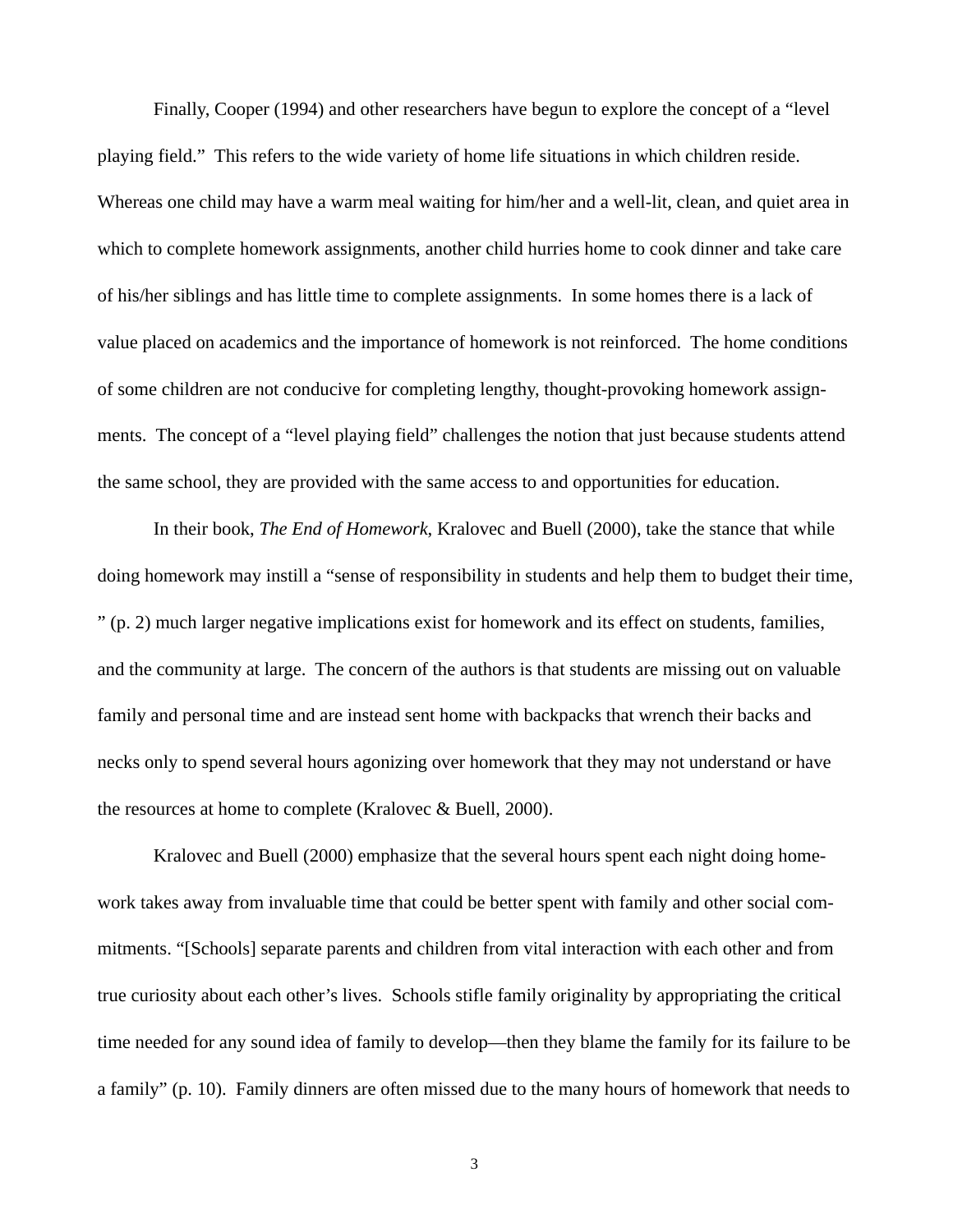be planned around after-school sport and club schedules. Activities such as Girl or Boy Scouts are often nonexistent after eighth grade due to overloaded student schedules. The concern here is that at a time when top colleges and universities are increasingly seeking the "well-rounded" individual, students are being forced to limit their creative and community interests in order to concentrate on homework and grades.

Like Cooper, Kralovec and Buell are concerned about the notion of a level playing field. When a student takes an assignment home, several factors will affect how it is completed, including the student's other time commitments, the home environment, and the involvement of others. "Homework may increase time-on-task for better students from better homes, but at the same time, for disadvantaged children, create frustrating situations that are detrimental to learning. In such cases, homework may contribute to a social ill, rather than help remedy it" (Cooper, as cited in Kralovec & Buell, 2000, p. 67). A significant concern of many researchers is that students coming from families of a lower socioeconomic status or those whose parents did not finish high school, may not have access to the same resources at home as a child whose family is well-educated and wealthy. Not all children have access to home computers and vast arrays of educational books and encyclopedias. Not all children are provided with a quiet, clean, and well-lit area to study. Many children come home to time consuming chores and other family duties, such as babysitting for younger siblings or cooking dinner while both parents are at work. Still, other children return home to families that are not stable—these children have all they can do to get through the night, let alone worry about completing their homework.

Another article presented by Kralovec and Buell (2001) addresses the importance of teacher involvement in school-related work. Here, homework is referred to as "a black hole in the learning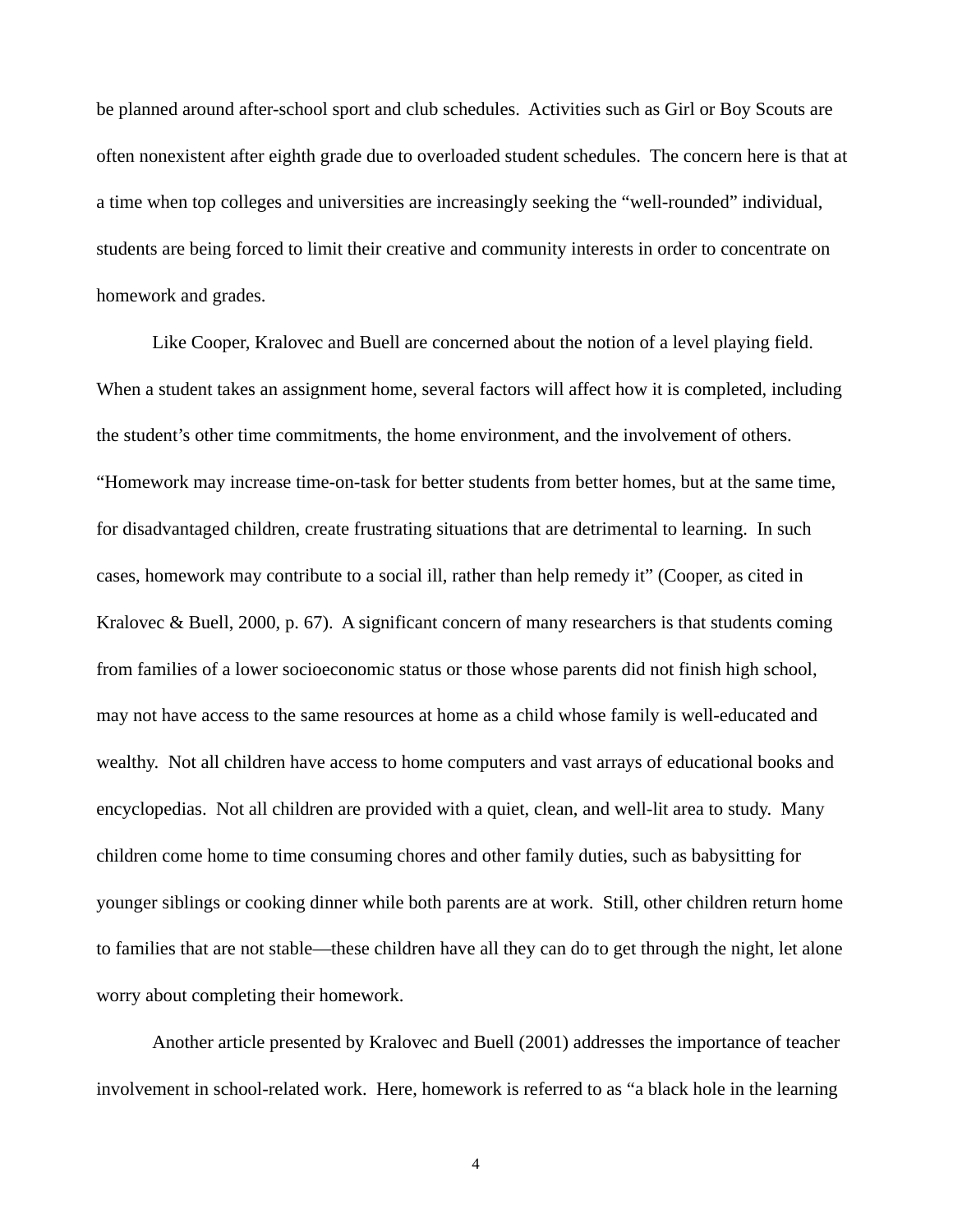process, leaving teachers unaware of each student's true educational level or progress and unable to scaffold new knowledge for the students" (p. 40). They go on to state that with an increase of pressure placed on teachers to improve test scores for their students, too much of the teaching is being left to the parents. As opposed to creating more time for teachers to spend with their students, educational standards force parents to pick up the slack. "Understanding students' mistakes is a crucial part of the teaching process. When work gets done at home, teachers have little understanding of the mistakes that students have made on the material and little control over who does the work" (Kralovec & Buell, 2001, p. 41).

#### **A Positive Outlook**

The effects of vocabulary homework on third grade achievement were explored by Townsend (1995). A sample of 40 third graders was broken down into two equal groups of 20 each. One group was assigned vocabulary homework while the other was assigned no homework. Each child was then tested on his/her vocabulary knowledge. Test results showed that students who had been assigned homework had a better understanding of the vocabulary that was taught. Finally, teachers reported that they felt homework increased vocabulary understanding.

Brender (1996) examined the effects of homework completion on the test scores of 401 undergraduate university students attending first and second semester elementary Spanish courses. A significant positive correlation emerged between homework completion rates and test scores based on class level. In addition, students in their first semester of Spanish were much less likely to complete the required homework than students in their second semester course.

Some educators feel that a longer school day is a solution to the homework debate. Rayburn and Rayburn (1999) investigated the effects of time spent in the classroom and completed homework on students' performance in a management accounting course. The course exams included both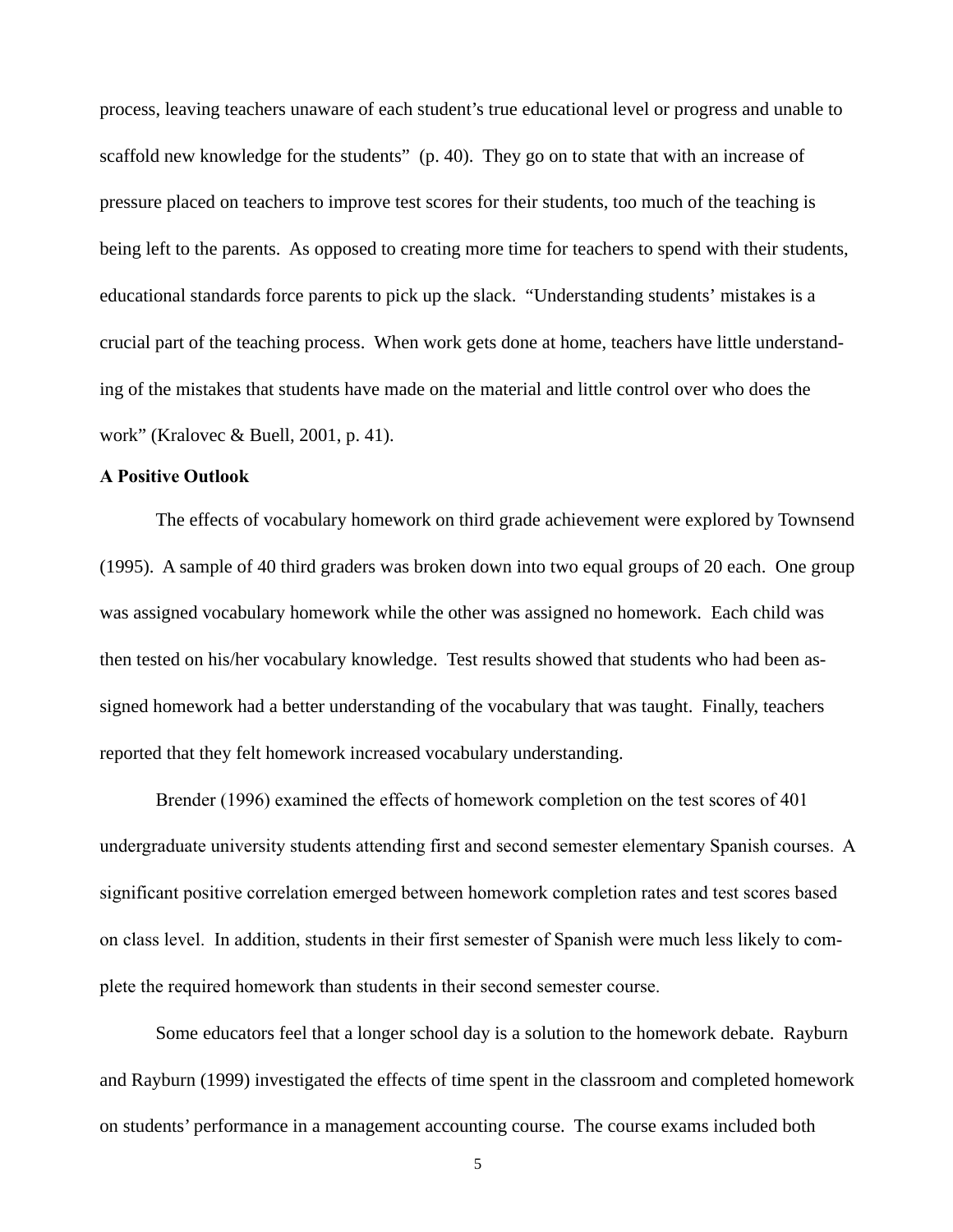multiple choice questions and exam problems. Results showed that longer class periods increased the scores when total exam points earned and exam problems were analyzed. However, this finding was no longer significant when the points earned on multiple-choice questions were examined. Regardless of class length, students who consistently completed homework produced higher exam scores than those who did not.

#### **A Negative Outlook**

"Something that infuriates parents, sabotages family time and crowds out so much else in a child's life might be tolerable if it also helped kids learn and if it imbued them with good study habits and a lifelong love of learning" (Begley, 1998, p. 50). However, many researchers support that homework does not encourage positive school-related behaviors for children. Some researchers boast that, especially during the early elementary school years, homework "breeds poor attitudes and resentment" towards homework and school in general (Cooper, as cited in Begley, 1998, p. 50).

Swank (1999) compared quiz scores of 21 fourth grade math students, half of whom were assigned and completed homework, and half of whom were not assigned homework. Swank hypothesized that students who completed homework would achieve higher quiz scores than students who were not required to complete homework. The results were surprising to Swank, thereby disproving her hypothesis. Indeed, no significant difference was found in academic success between the two groups.

Another study, conducted by Cooper, Lindsay, Nye, and Greathouse (1998), found there to be no relationship between time spent on homework and standardized test scores for students in grades 6 through 12. However, there was a significant positive relationship between time spent on homework and student grades.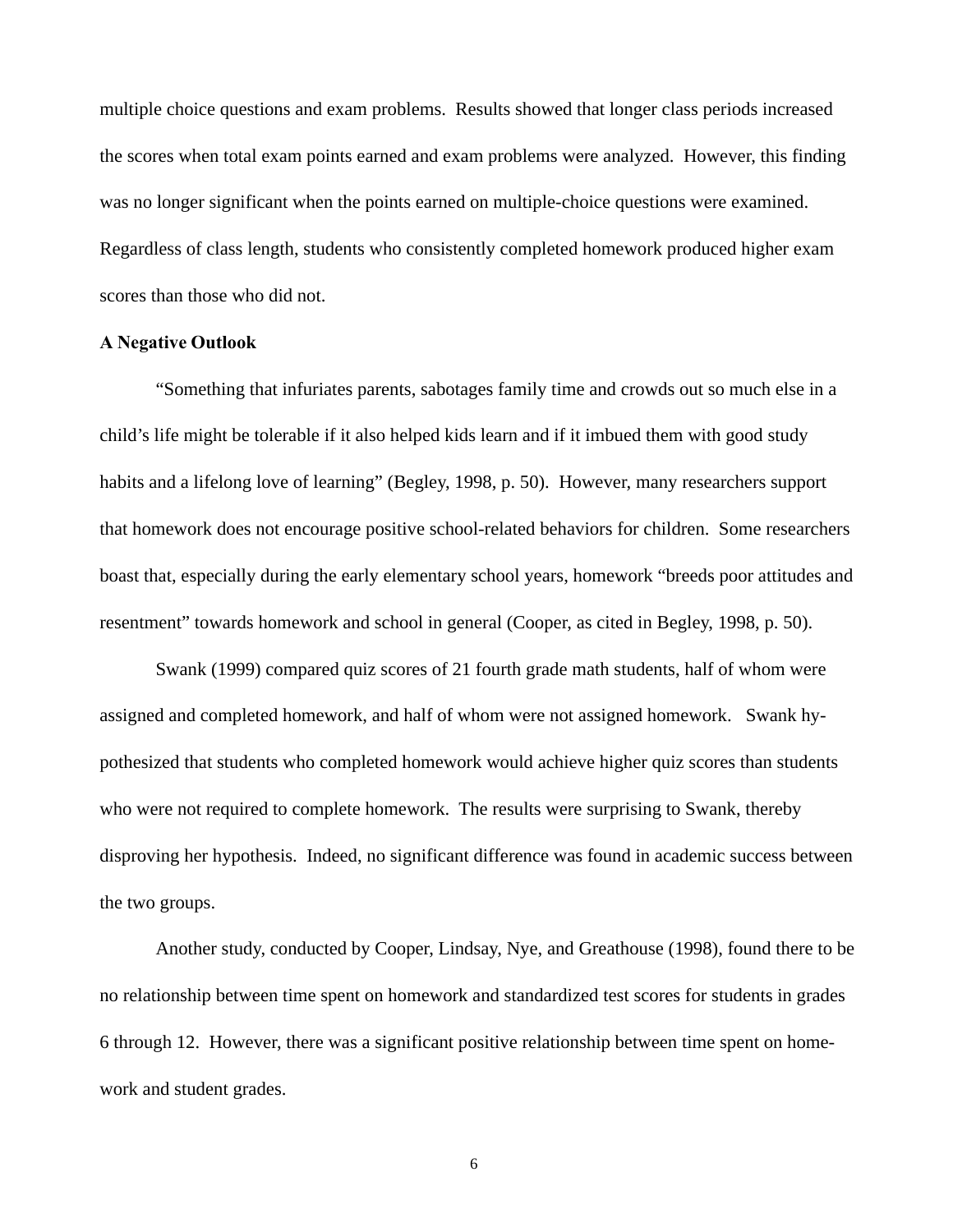So the question remains: Should homework completion be a component of student grades? Swank (1999) demonstrated that students who did not complete homework did just as well on a math quiz as students who did complete homework. Cooper et al. (1998) supported that completion of homework yields better grades, but not increased test scores. Results like these may lead one to question just what role homework is playing in schools and the level of impact successful completion of homework assignments should have on grades. If a child is scoring well on tests, then should that child be graded on homework that clearly was not needed to enhance understanding of the material? On the other hand, is it more important to reward strong study skills and effort, assuming that these contribute to lifelong learning skills?

#### **Strong Grade-Level Effect**

The most persuasive argument for assigning homework is the assumption that doing homework raises students' academic achievement. In a meta-analysis of 20 studies completed since 1962, Cooper (1994) discovered the presence of a strong grade-level effect when assessing homework's effect on academic achievement as defined by school grades. High school students, 14-16 years of age, who were assigned homework performed 69% better than students in a class without assigned homework. For students in junior high school, 11-13 years of age, the average homework effect was only half this size. Finally, in elementary school, homework appeared to have no effect on achievement.

An analysis of another group of studies compared homework with in-class supervised study (Cooper, 1994). Perhaps the most significant finding of these studies is the emergence, once again, of a strong grade-level effect. For elementary students, in-class supervised study proved superior to homework. In junior high, homework was superior to in-class supervised study, and in high school, homework's effect was the strongest.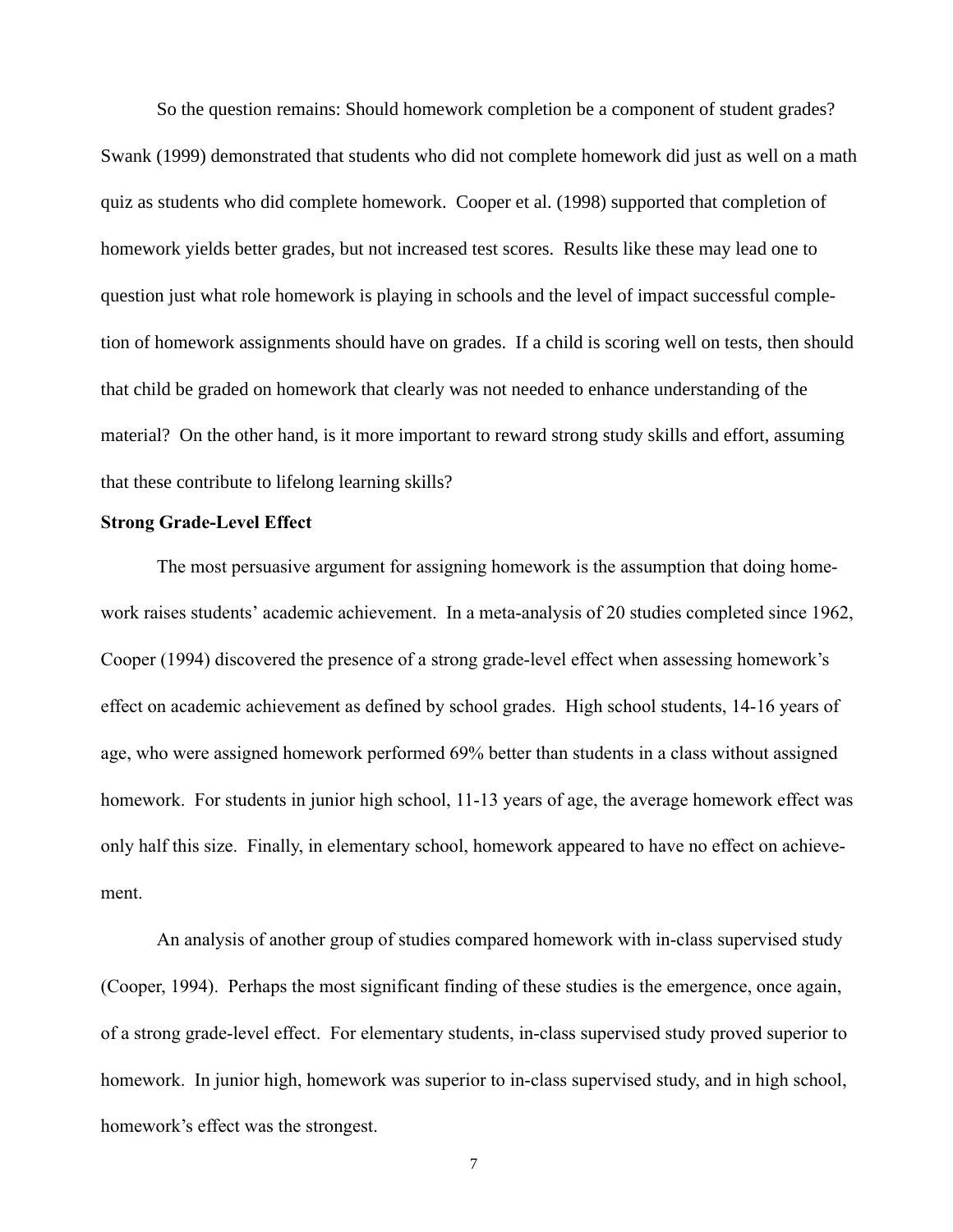#### **Parental Involvement in Homework**

Balli (1997) conducted a study of 67 math students in the sixth grade. Each student completed 20 homework assignments designed to involve parents. Results revealed that students performed better in school when their parents helped them with their homework. However, there were mixed perceptions when it came to how much the students enjoyed the experience. Some students felt their parents helped too much or further confused their understanding of the concepts. Others were grateful for the help and expressed an interest in continuing this type of assignment. Balli suggested that educators might develop a system to support parents' understanding of homework concepts, to teach parents ways to help their children without actually doing the work for them, and to educate parents about how to work at the child's developmental level.

Nadon and Normandeau (1997) investigated the effect of both quantity and quality of parental involvement with homework on their second grade children's school achievement. French was the native language of all participants and all children were from two parent families. Parents were asked to identify themselves as being either the primary or secondary parent involved with helping their child complete his/her daily homework assignments. Interestingly, results revealed that the longer primary parents were involved with their children's homework, the poorer their children's achievement in French and mathematics. The greater the quality of the relationship of the secondary parental involvement with homework the greater their children's achievement.

Going back to Cooper's (1989, 1994) studies and those of Kralovec and Buell (2000), it is important to keep in mind that while parental involvement may be helpful for some children, it may not be a possibility for others. Some children return home to parents that work the night shift or are too tired and stressed from their daily duties to help with homework. Whereas placing an emphasis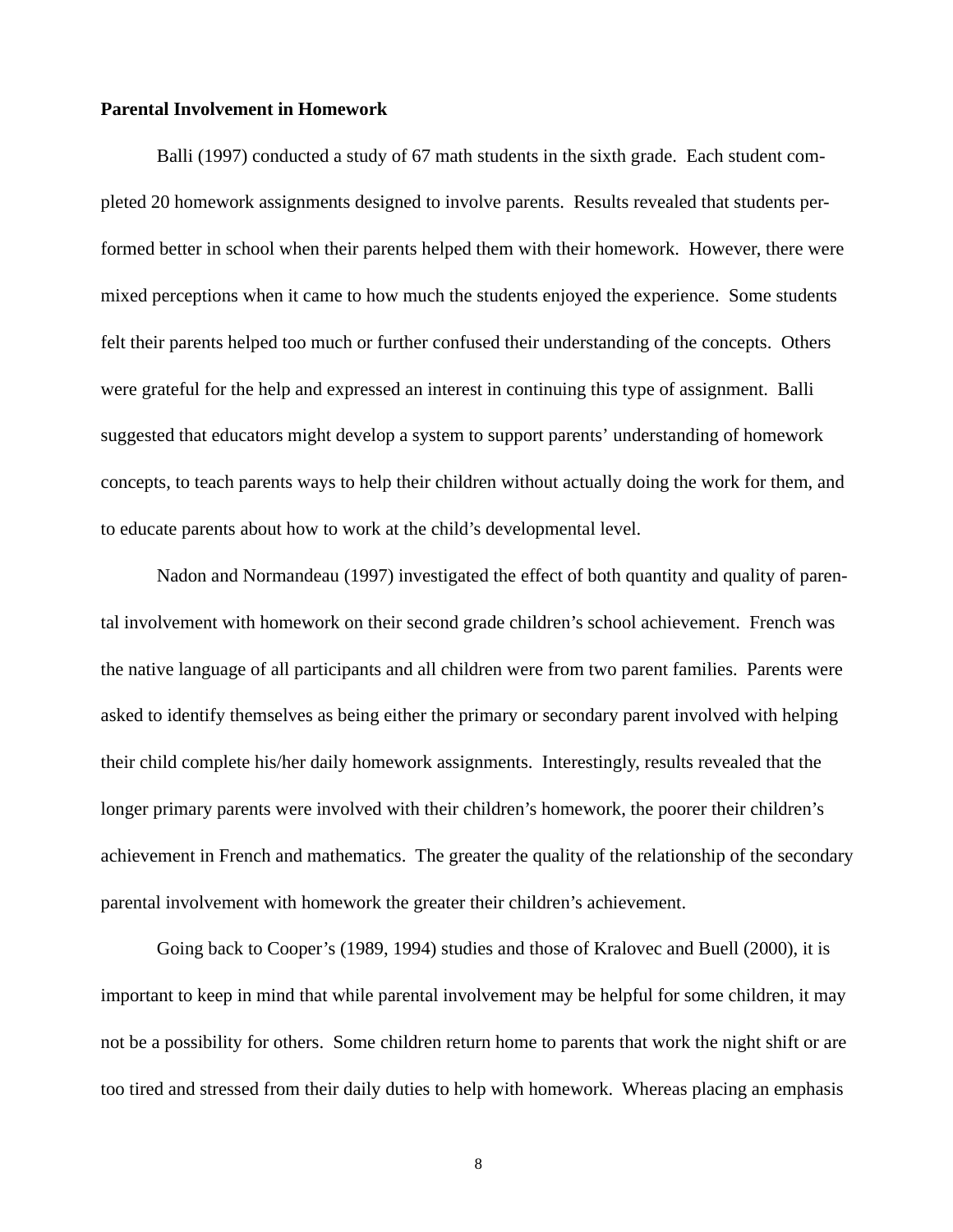on parental involvement may increase the value and effectiveness of homework for some children, it may hinder or disable others. In a later study, Cooper (2001) warns that in some cases, "parental involvement can turn into parental interference" (p. 35).

#### **Homework Intervention**

In support of the importance of homework as the route to academic success, several schools throughout the United States now require students to use a designated notebook to record daily assignments. Anliker, Aydt, Kellams, and Rothlisberger (1997) aimed to increase homework completion rates of high school biology and algebra students by enhancing their organizational skills and reinforcing their responsibility for their own academic performance. Teachers issued standard homework assignment notebooks and encouraged students to not only write down their daily assignments, but to also keep a record of all grades received. To reinforce the notion of responsibility, detention slips were given to students who failed to turn in homework. Findings of the study revealed a positive change in student attitude toward the importance of academic success and a noticeable increase in use of school time to complete homework assignments.

Glazer and Williams (2001) presented information on four types of after school programs that are aimed at improving homework completion rates at the middle school level. Each program is based on four "key ingredients for achieving academic success" (p. 43). These "ingredients" are compilations of suggestions offered by post-graduate high school seniors. They include, "successful students come to school prepared for work," "students must take personal responsibility for their own learning," "school work takes effort," and "successful students complete their homework every day" (p. 43). Below are brief explanations of the four types of after school programs presented by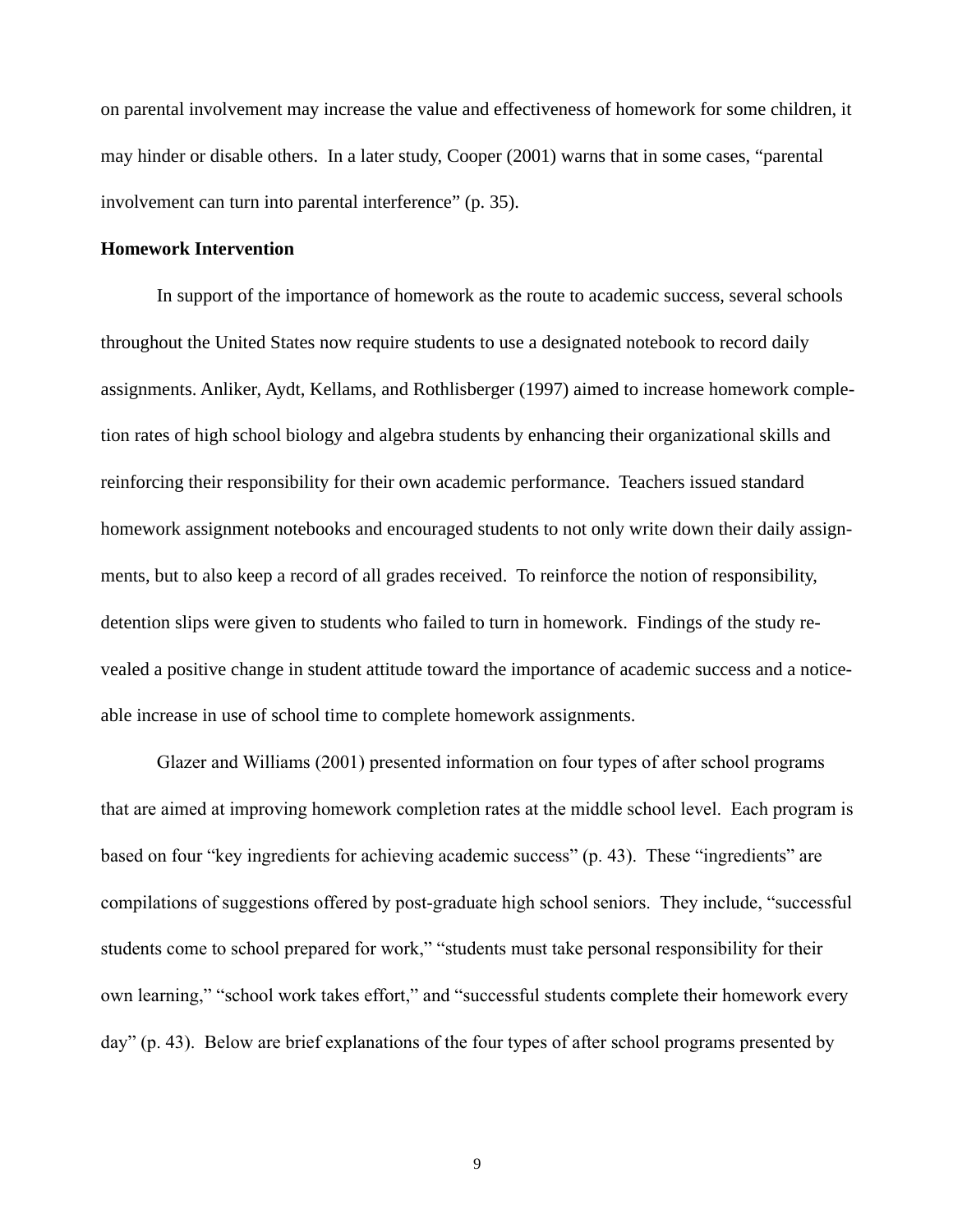Glazer and Williams (2001). Keep in mind that all four of these programs are currently being insti-

tuted collectively in one middle school.

## 1. *After-School Academic Sessions*

 During four of the five days of the school week, teachers work with students for one hour after the end of classes. (No extra funding is necessary for this extra time, as teachers are contracted to work until 4 p.m. regardless.) Students may choose which teacher they wish to spend this hour with. During this time, no sports or other extra-curricular activities are allowed to take place. The school department has arranged with the transportation system to pick all students up from school one hour later than in previous years. Finally, for those students who wish to participate in school sports or other activities, they must have a pass from a teacher verifying that they attended the after-school session. For other students, the session is optional. (Glazer and Williams go on to state that this is a weakness of the program because often the students who do not participate in extra-curricular are the ones that most need the help.)

# 2. *The Homework Center*

 During four of the five days of the school week, students have the option to study in the homework center for an additional 1 1/4 hours following the after-school academic sessions (see above). The center is located in classrooms adjacent to the exit closest to the bus pick-up area so that students may study while waiting for the bus if the wish. Two teachers receive extra pay to staff the center.

# 3. *The Homework Hotline*

 This is a 24-hour homework assignment hotline designed to accommodate all students, from the one who forgot to bring home his/her assignment book to the one who was out sick for the day. Teachers leave a recording of all homework assigned that day, and in some cases, for days in advance. Teachers can also leave messages announcing upcoming tests, field trips, and other special events on the hotline.

# 4. *The University Tutorial Program*

 University sophomores and juniors are paired with one or two students who have been identified as needing individual tutoring in certain subject areas. The tutorial sessions meet during the afterschool academic session one or two afternoons a week and are coordinated by school teachers.

#### **Suggestions for School Homework Policies**

Cooper (1994) suggests that each elementary, middle, and high school should instill a home-

work policy that addresses the needs of its students and the community as a whole. He emphasizes

the need for policies characterized by clarity that, at the same time, allow for communication and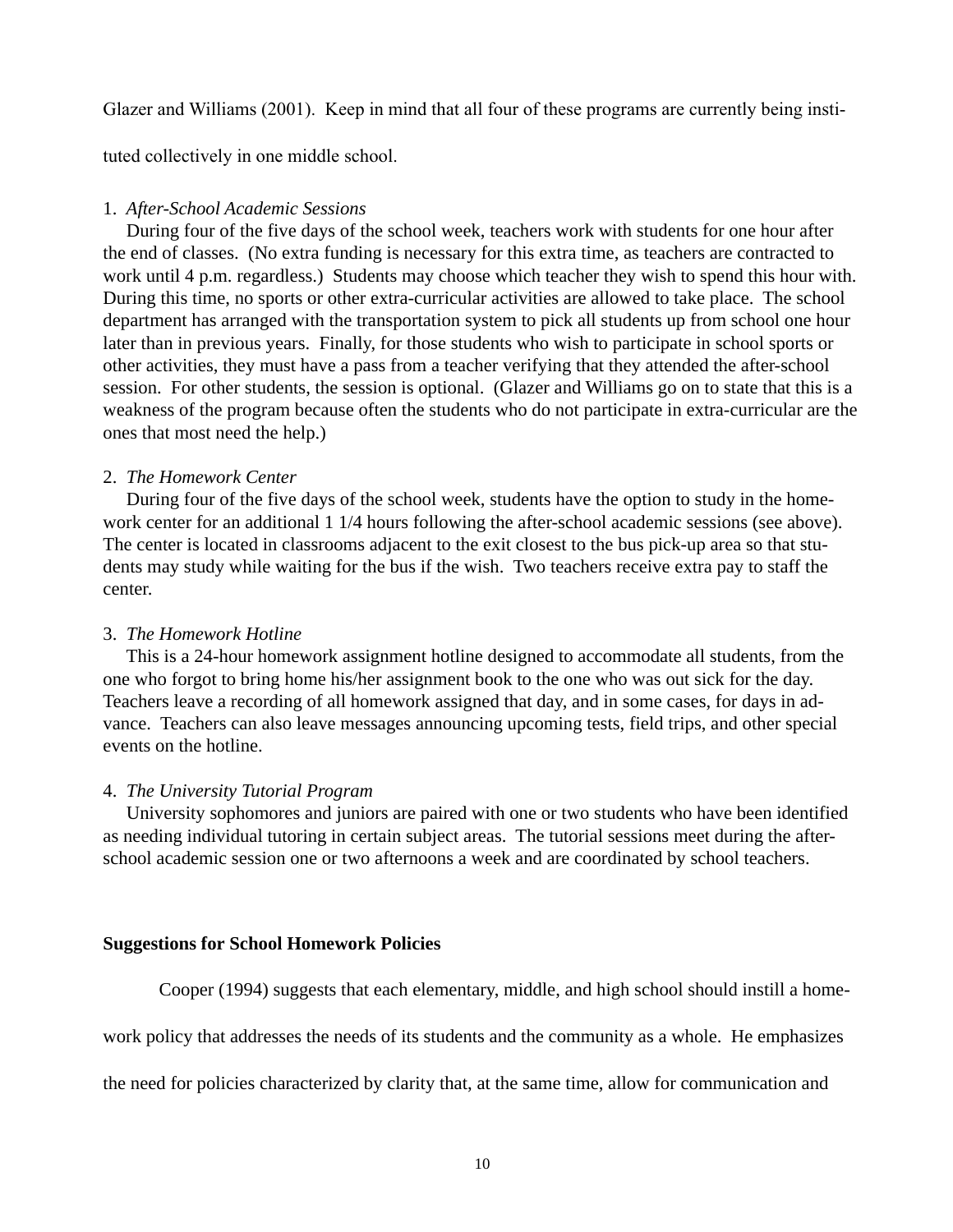flexibility. Cooper proposes strong guidelines for increasing the clarity of homework assignments

and controlling homework load, especially for students with a different teacher for each subject.

Table 2. Cooper (1994)

A Recommended Homework Policy for Schools The frequency and duration of homework assignments should be further specified to reflect local school and community circumstances. In schools where different subjects are taught by different teachers, teachers should know: 1. What days of the week are available to them for assignments 2. How much daily homework time should be spent on their subject

Administrators should:

- 1. Communicate the district and school homework policies to parents
- 2. Monitor the implementation of the policy
- 3. Coordinate the scheduling of homework among different subjects, if needed

Teachers should clearly state:

- 1. How the assignment is related to the topic under study
- 2. The purpose of the assignment
- 3. How the assignment might best be carried out
- 4. What the student must do to demonstrate the assignment has been completed

Cooper (2001) continues to expand on his proposed guidelines for effective homework

policies by further defining the amount of homework each student should be doing based on his and others theory of the presence of a strong grade-level effect. Cooper proposes "the amount and type of homework students do should depend on their developmental level and the quality of their support at home" (p. 37). In a guide for parents, the National Parent Teacher Association and the National Education Association (2000) state, "most educators agree that for children in grades K-2, homework is most effective when it does not exceed 10-20 minutes each day; older children, in grades 3- 6, can handle 30-60 minutes a day" (as cited in Cooper, 2001, p. 37). Cooper goes on to support that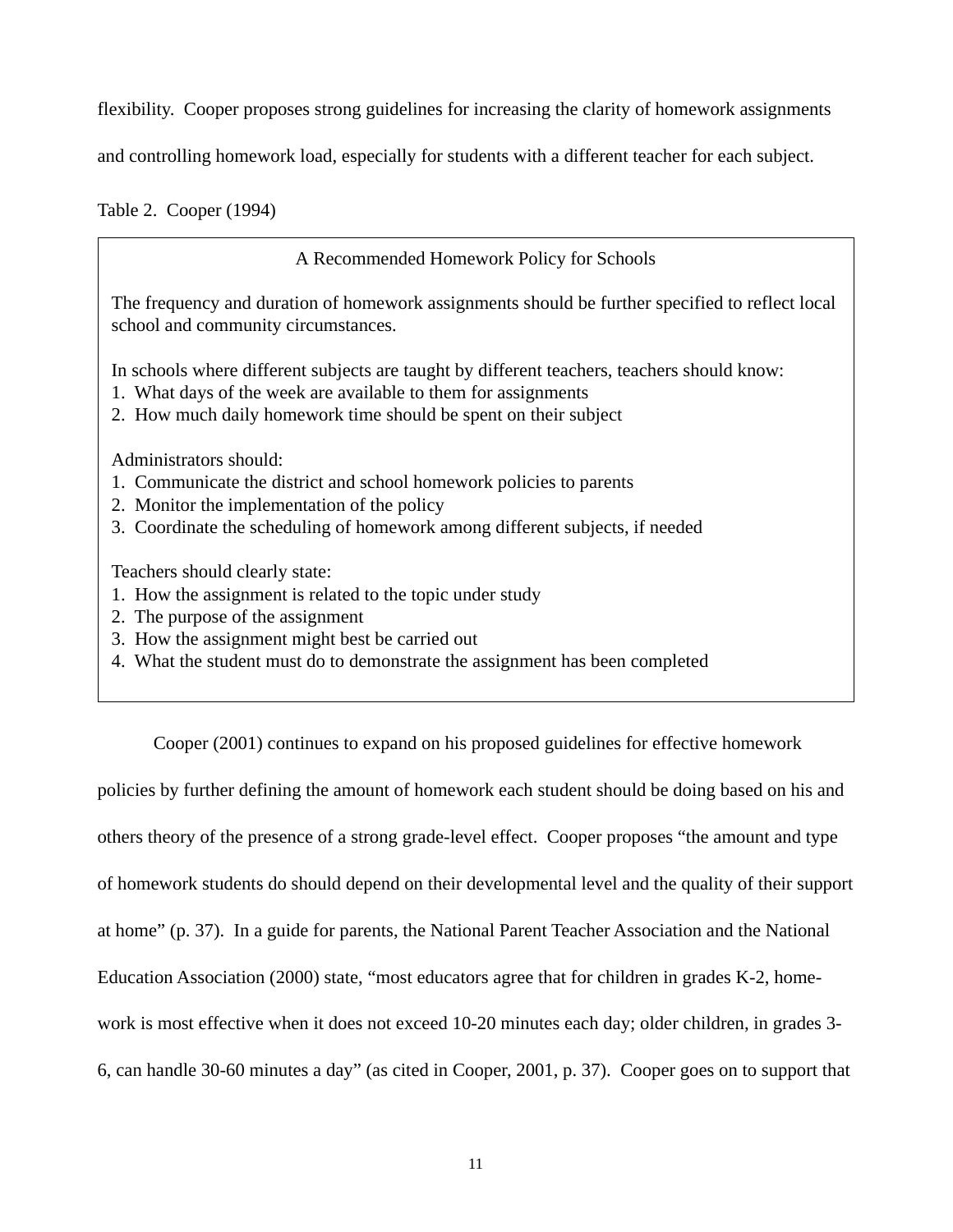teachers should assign homework based on the 10-minute rule, or 10 minutes multiplied by the student's grade level per night.

# **Conclusions**

- Evidence supports a strong grade-level effect for homework's effect on academic achievement. High school students experience the greatest advantage from homework completion. For students in junior high school, the effect is only half that of those in high school. Finally, homework appears to have no effect on academic achievement for students at the elementary school level (Cooper, 1994).
- Homework increases immediate achievement and learning, places an emphasis on longterm academics, encourages nonacademic self-discipline and inquisitiveness, and facilitates greater parental appreciation of and involvement in schooling (Cooper, 1994).
- Homework can result in satiation, denial of access to leisure time and community activities, cheating, and increased differences between low and high achievers (Cooper, 1994).
- Not all children are on a "level playing field." Children's home environments may vary drastically from one child to another. Therefore, completing homework assignments may increase academic understanding for some children and be entirely detrimental to others (Cooper, 1994; Karlovec & Buell, 2000).
- Junior high school students perform better in school when their parents help them with their homework, but respond with mixed perceptions when asked how much they enjoyed the experience (Balli, 1997).
- The effects of parental involvement may not only vary from child to child, but also from parent to parent. Parental involvement had different effects on student achievement depending on which parent was providing the support (Nadon & Normandeau, 1997).
- Enhancing students' organizational skills and reinforcing their responsibility for their own academic performance resulted in a positive change in attitude toward the importance of academic success and a noticeable increase in use of school time to complete homework assignments (Anliker et al., 1997).

The research presented here represents merely a sampling of the vast array of articles pub-

lished over the last 20 years addressing how homework policies are designed and implemented in

elementary and secondary schools. The general themes which continue to emerge are that home-

work needs to be assigned with a specific goal in mind (i.e., not only as work to keep the child busy)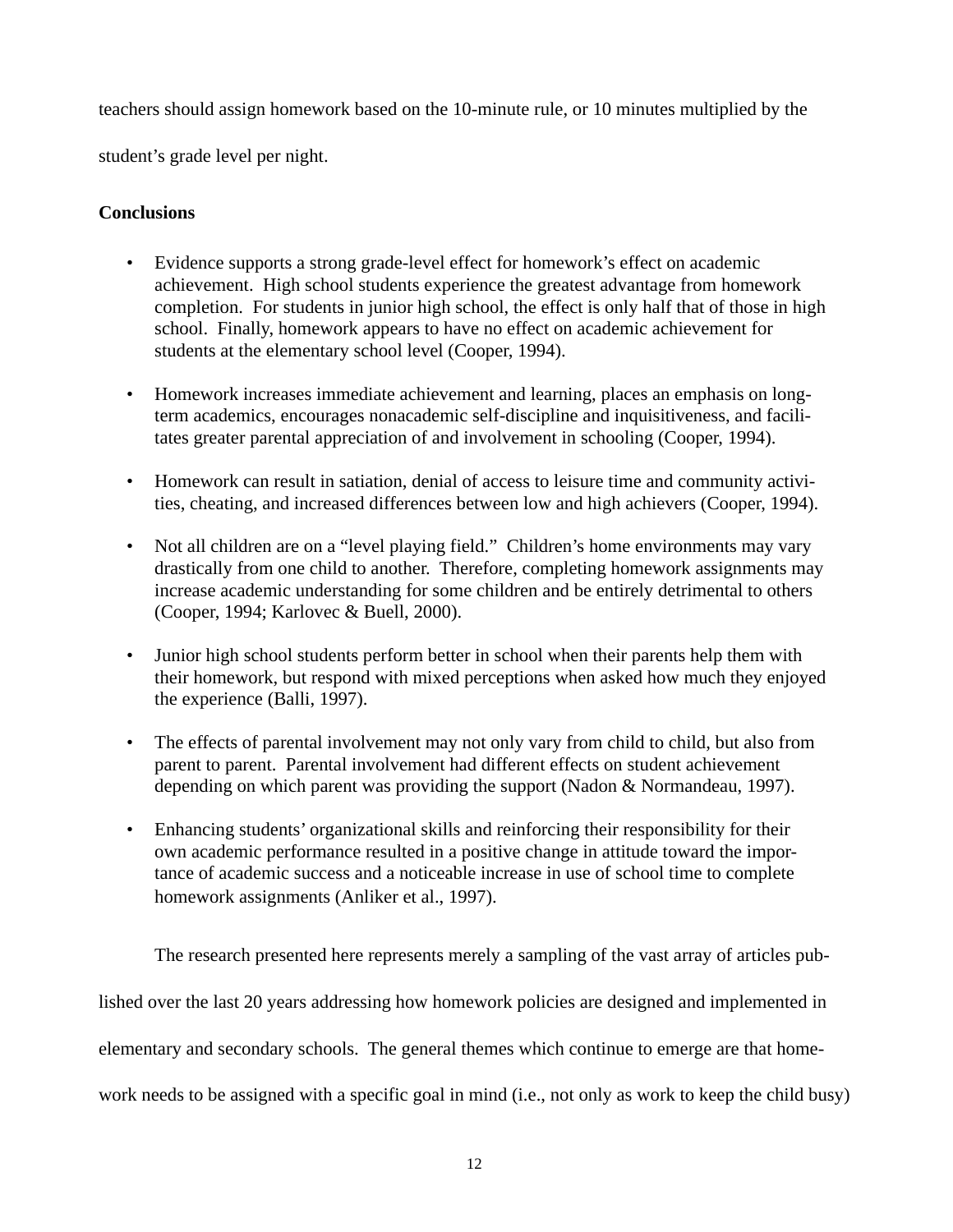and to encourage more than simple repetition of what was done in class. Rather, homework should be an extension of classroom experiences. It should require students to build on the knowledge acquired during the school day by applying the concepts to other areas of interest or by encouraging the child to take the next step on his or her own.

Homework assignments need to be designed and implemented with each student's best interest in mind. Individual differences not only in academic abilities, but also in home life situations, need to be considered at all times. Researchers have placed considerable emphasis on the necessity of assigning homework that is age/grade-level appropriate. As educators, we need to continuously adjust our teaching strategies, including the use of homework, to the individual needs, abilities, and life circumstances of our students.